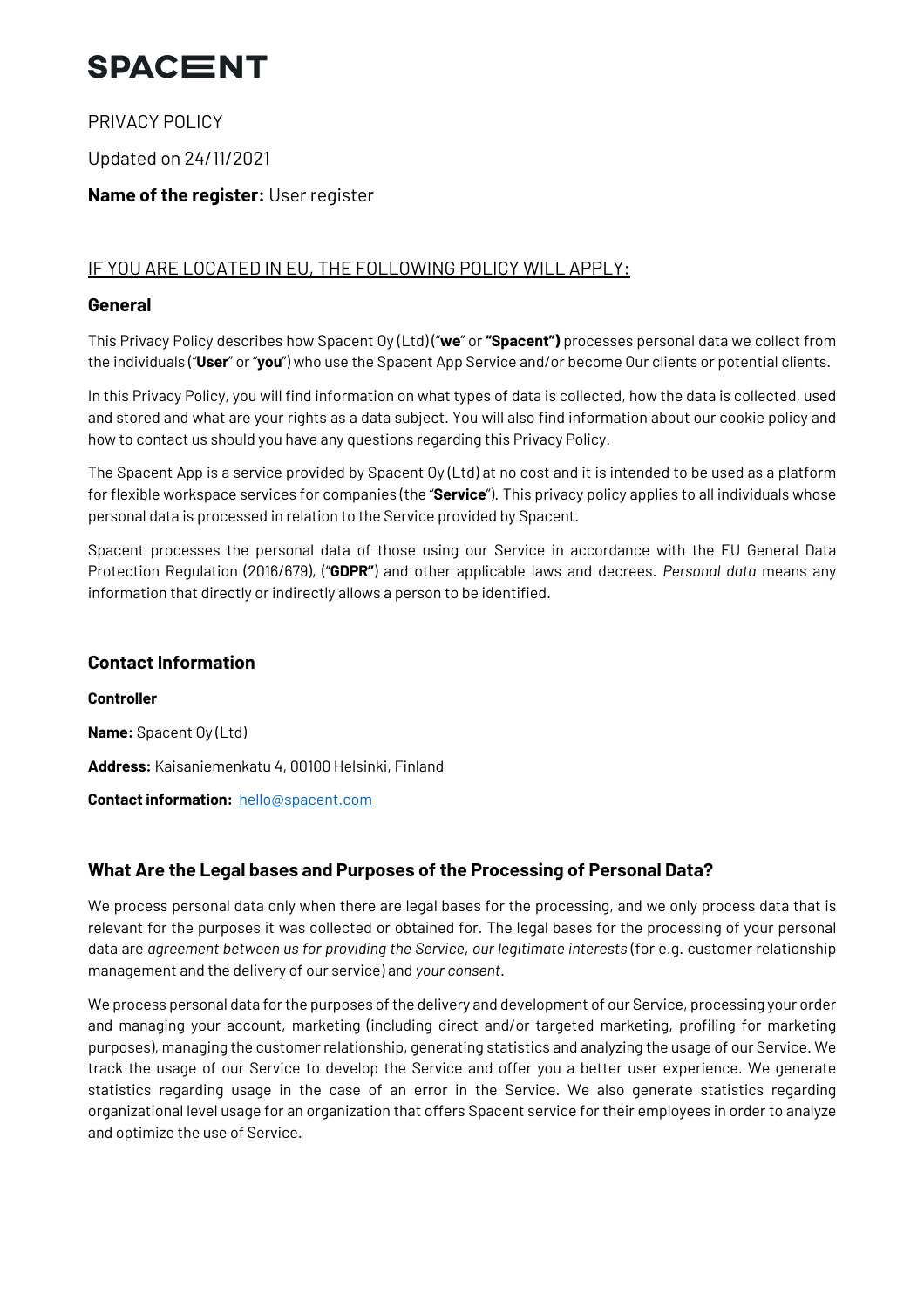### **What Data Do We Process?**

We process the following personal data of our customers using the Service:

- **User Information** such as name of the company and company's contact person, telephone number, email address and information relating to the payment instrument and invoicing.
- **Log Information** such as the IP address of your device, name and identification number of your device, operating system version, the configuration of the App when utilizing our Service, the time and date of your use of the Service, cookies and other statistics.
- **Information of the customer relationship and account** such as information of past and current contracts and orders (incl. invoicing details), correspondence with the user and other information which the user voluntarily provides when creating an account of modifying it or when providing feedback on our Service.
- **Information regarding your direct marketing opt-in or opt-out**
- **Information gathered with the data subject's consent** such as your location data.

Some of the personal data we collect are necessary for the proper performance of our Service. In order to register as user, you need to provide us with the user information mentioned above. Processing of certain types of your personal data requires your consent, such as processing for electronic direct marketing purposes or processing of your location data. Your consent for processing of your location data is also necessary for the proper performance of the Service.

### **How Do We Collect Your Data?**

The data we collect is provided primarily by you. We collect and process the following data:

- Data provided by you when you register as a user to our Service or when you voluntarily provide feedback on our Service platform or via other means of communication; and
- Data that is gathered automatically when you use our Service.
- Data that is gathered from third party service providers.

### **To Whom Do We Disclose Data and Do We Transfer Data outside the EU or EEA?**

We may disclose data described in this register to our co-operation partners and subcontractors, who facilitate our Service, assist us in analyzing the usage of our Service and provide services that are related to the performing of our Service. We will only share your personal data to the extent necessary for providing the service. Otherwise we do not disclose data from the register to external parties unless required by the legislation or an order by the authorities.

We transfer personal data outside EU/EEA as a part of our operations. When we transfer personal data, we will make sure that the personal data in question is protected in accordance with applicable laws and regulations by implementing proper safeguards, namely by using the EU commission model clauses.

#### **How Do We Use Cookies?**

Cookies are small text files that are transferred to your device while using the mobile application. Our Service and/or webpages uses cookies and other similar technologies for managing and developing the application as well as improving and analyzing the user experience. If you use our Service and/or webpages and the cookies have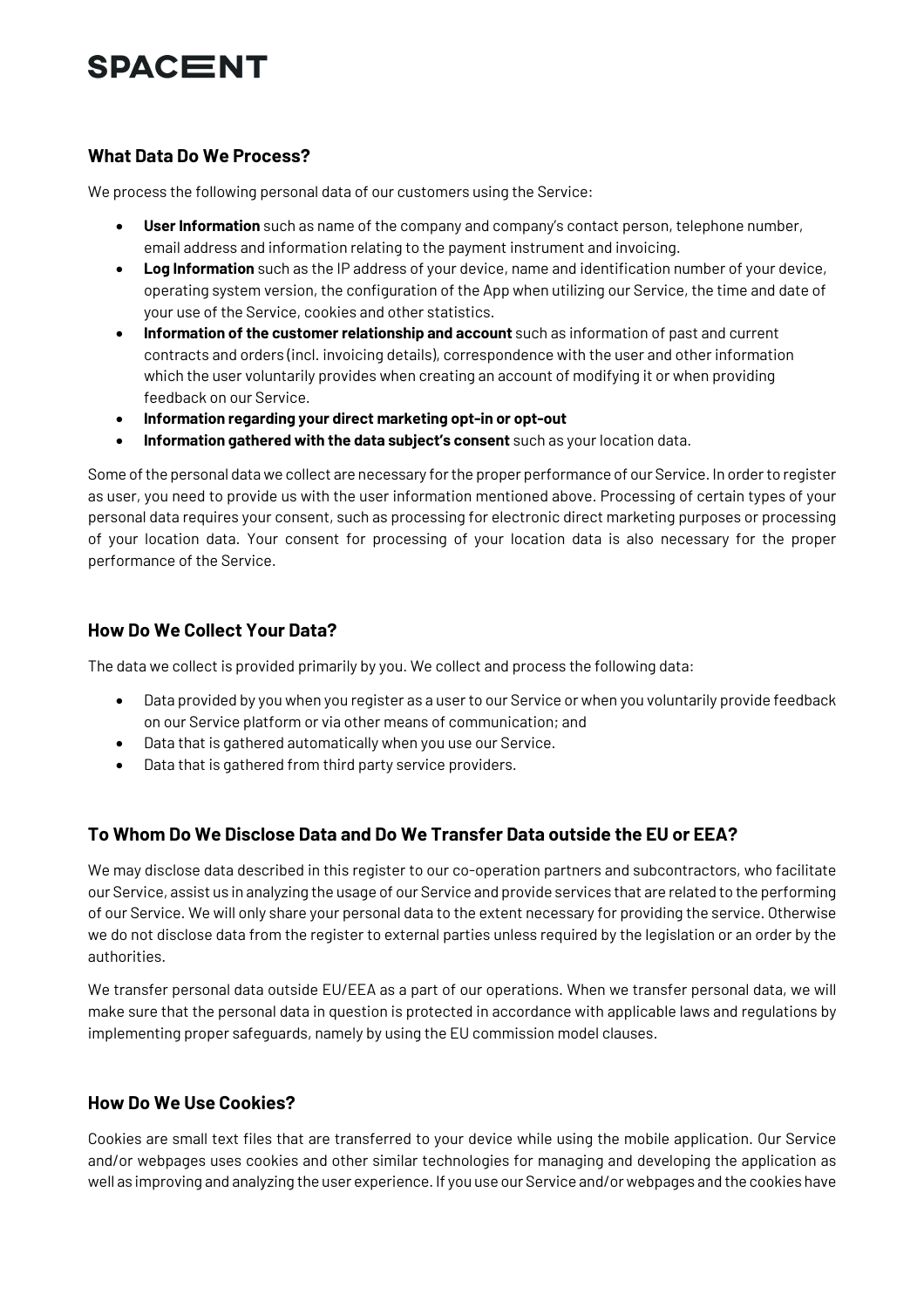been enabled in your device settings, we deem that you have consented to the use of cookies in connection to the Service and/or webpages.

We may use the following cookies:

*Necessary cookies and service provision:* Cookies are essentially necessary for the proper functioning of our Service and/or webpages and they enable a good user experience. These cookies do not collect information that would enable us to identify the user.

*Functionality cookies:* These cookies enable personalized content and recognize and remember your preferences when you return to the application.

*Statistics cookies:* These cookies can be used to improve the functioning of the Service and/or webpages. We receive information about how the application is used, e.g. which parts of our application are the most popular and how long users stay on the site while using the application.

*Social media and marketing cookies:* By using these cookies, we can make the content of the Service and/or webpages as individually customized as possible, and thereby show e.g. targeted advertisement and content based on the user's prior behavior. By using these cookies, we can find in more detail which companies visit our webpage and identify possible sales leads.

Our website may include links and connections to third party websites. These third-party services and applications offered in connection to the Service and/or webpages are subject to the privacy policies or notices of such third parties. We recommend you to familiarize yourself with such third party privacy policies or notices.

You can review and manage your cookie settings and consent at any time on Manage Cookies -subpage or by modifying the settings on your device. Please note that by blocking or deleting cookies you may not be able to take full advantage of the Service.

### **How Do We Protect and Store Your Data?**

We use appropriate technical and organizational measures to protect your personal data. The data we collect and obtain is stored into secure physical environments with limited access and databases protected by firewalls and passwords. The personnel and processors of personal data are obliged to keep the data strictly confidential, and each user has a user ID and password to the systems where personal data is stored.

The personal data are stored for the period necessary to fulfill the purposes outlined in this Privacy Policy. After that, the data will be deleted within a reasonable timeframe or rendered anonymous. We store data in accordance with applicable legislation, and regularly review the need for storage of personal data. The retention period for log data is 30 days.

### **Children's Privacy**

These Services do not address anyone under the age of 13. We do not knowingly collect personally identifiable information from children under 13. In the case we discover that a child under 13 has provided us with personal information, we immediately delete this from our servers. If you are a parent or guardian and you are aware that your child has provided us with personal information, please contact us so that we will be able to do necessary actions.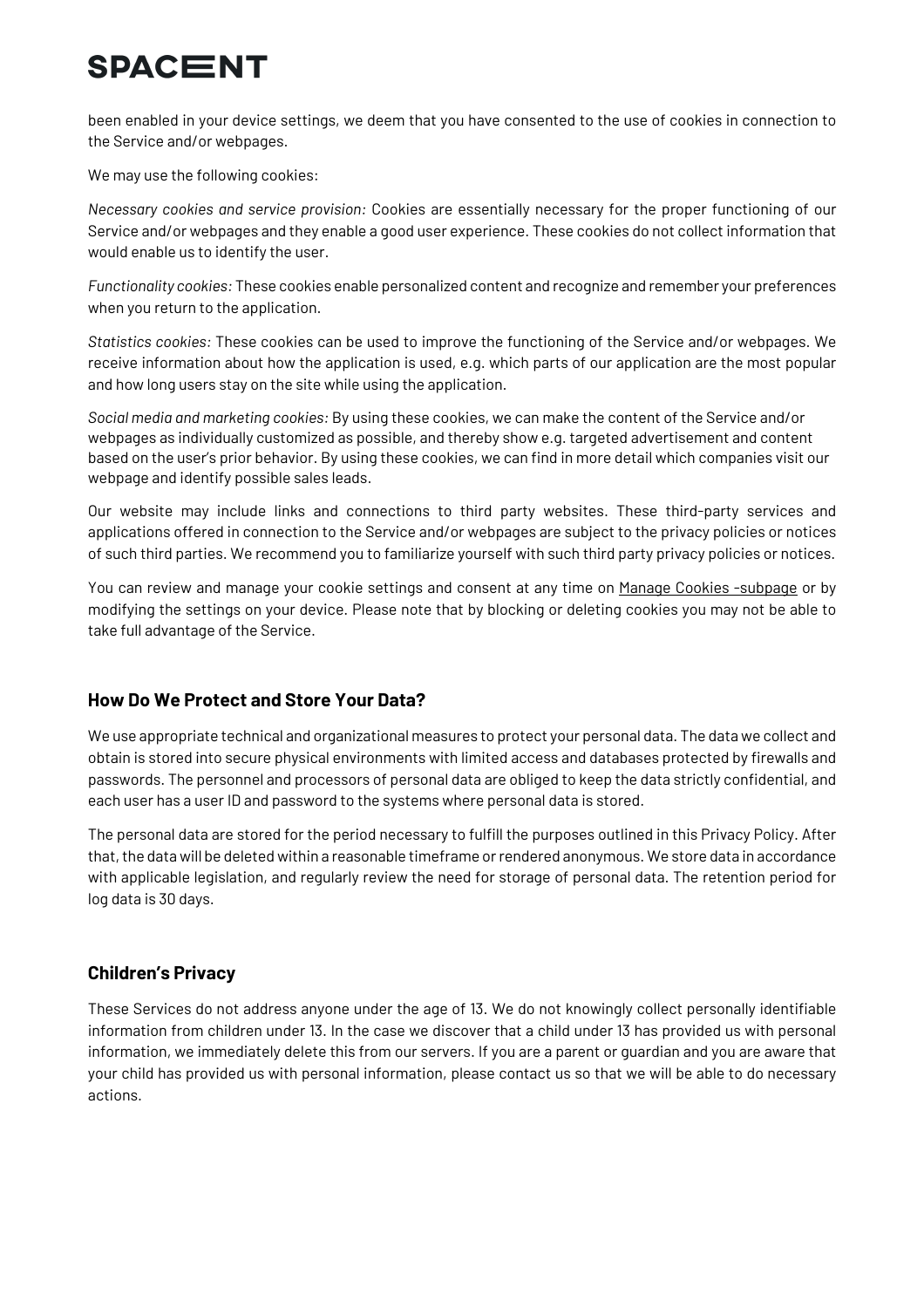### **What Are Your Rights as a Data Subject?**

As a data subject you have the right, according to GDPR, to verify whether we have processed your personal data. You also have the right to access your personal data stored in this register, and the right to require rectification or erasure of that data. You also have the right to transmit your data to another controller.

When the processing of personal data is based on your consent, you have the right to withdraw that consent at any time. The withdrawal of your consent does not affect the lawfulness of processing based on consent before the withdrawal. When we process information regarding your location, the processing is always based on your consent. You can also deny any direct marketing and withdraw your consent regarding electronic direct marketing by following the instructions received in connection to the marketing communication.

You also have the right to object to the processing of your personal data or request restricting the processing, as well as the right to lodge a complaint with a supervisory authority.

Requirements and requests concerning your rights as a data subject should be submitted in writing to the address mentioned above in section "Contact Information".

### **Changes to this Privacy Policy**

We may update this Privacy Policy from time to time. Therefore, you are advised to review this page periodically for any changes. If any changes are made, we will post the amended policy on this page with an indication to the amendment date. The changes are effective immediately after they are posted on this page.

### IF YOU ARE LOCATED IN NORTH AMERICA, THE FOLLOWING POLICY WILL APPLY:

#### **Introduction**

This Privacy Policy describes how Spacent Oy (Ltd) ("**we**" or **"Spacent")** processes personal information ("**data**") we collect from the individuals ("**User**", "**you**" or the "**data subject**") who use the Spacent App service and/or become Our clients or potential clients. "*Personal information*" means any information about an identifiable individual, which includes information that can be used on its own or with other information to identify, contact, or locate a single person.

In this Privacy Policy, you will find information on what types of data are collected, how the data is collected, used, stored, disclosed and protected, and what your rights are as a data subject. You will also find information about our cookie policy and how to contact us should you have any questions regarding this Privacy Policy.

The Spacent App is a service provided by Spacent Oy (Ltd) at no cost and it is intended to be used as a platform for flexible workspace services for companies (the "**Service**"). This Privacy Policy applies to all individuals whose data is processed in relation to the Service provided by Spacent, whether such data is collected through the Service, or in email, text or other electronic communications sent through or in connection with the Service.

Spacent processes your data in Europe, and in accordance with the EU General Data Protection Regulation (2016/679), ("**GDPR"**) and other applicable privacy and data security laws in your jurisdiction (including without limitation, Canada's *Personal Information Protection and Electronic Documents Act*).

We will only use your data in accordance with this Privacy Policy unless otherwise required by applicable law. We take steps to ensure that data that we collect about you is adequate, relevant, not excessive, and used for limited purposes.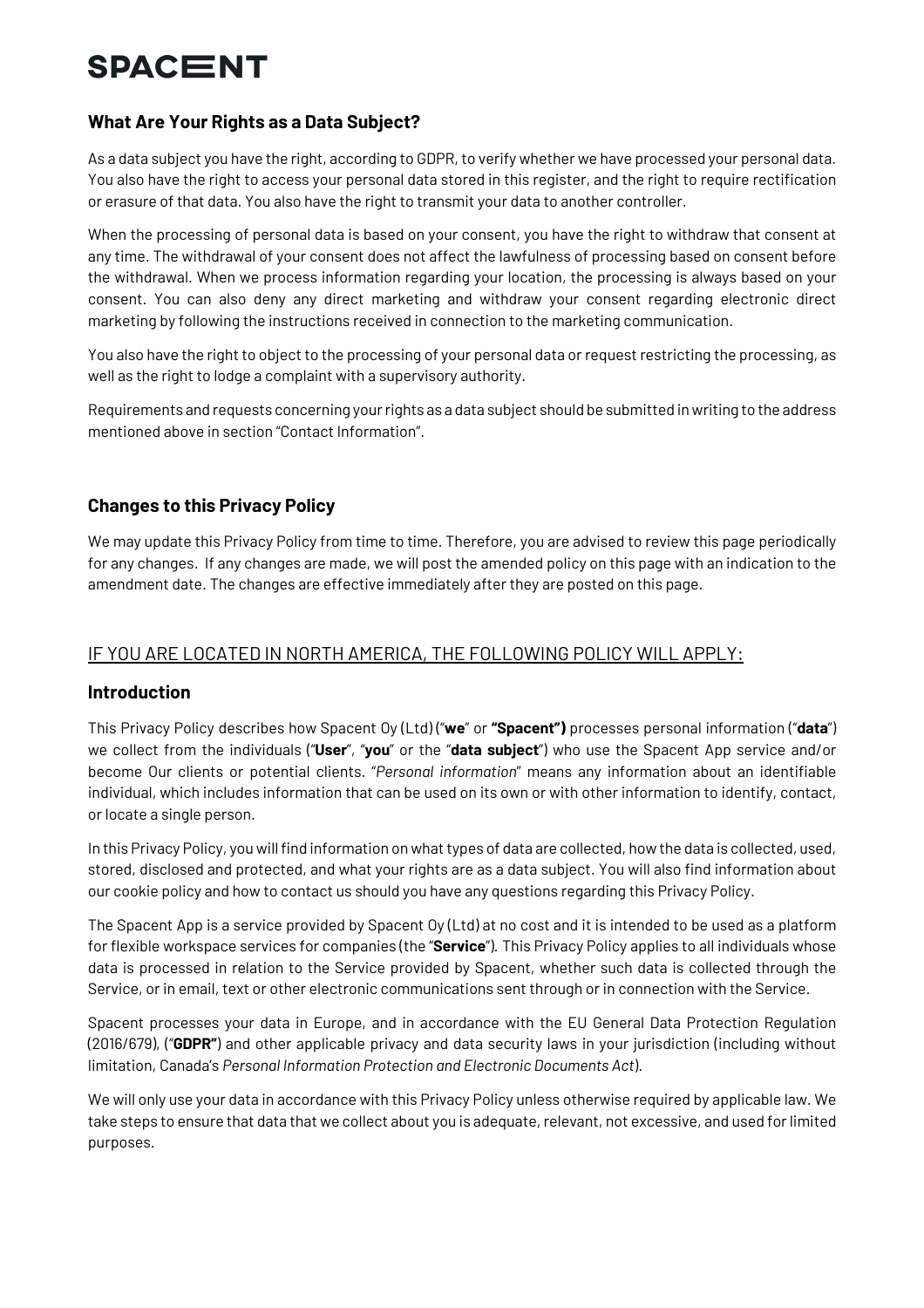This Privacy Policy does not apply to data collected other than in respect of the Service, or to data that you provide to or is collected by any third party. These third parties may have their own privacy policies, which we encourage you to review before providing data on or through them.

If you do not agree with our policies and practices, do not download, register with, or use the Service. By downloading, registering with, or using the Service, you indicate that you understand, accept, and consent to the practices described in this Privacy Policy.

### **Changes to this Privacy Policy**

This Privacy Policy may change from time to time. Your continued use of the Service after we make changes indicates that you accept and consent to those changes, so please check this Privacy Policy periodically for updates. We will notify you in advance of any material changes to this Privacy Policy and obtain your consent to any new ways that we collect, use, and disclose your data.

We include the date this Privacy Policy was last revised at the top of the page. You are responsible for ensuring we have an up-to-date, active, and deliverable email address for you, and for periodically visiting this Privacy Policy to check for any changes.

### **How Do We Collect Your Data?**

The data we collect is provided primarily by you. We collect and process the following data:

- Data provided by you when you register as a user for our Service or when you voluntarily provide feedback through our Service or via other means of direct communication with us; and
- Data that is gathered using automated technologies when you use our Service.
- Data that is gathered from third party service providers.

### **What Data Do We Collect and Process?**

We collect process and process the following types of data:

- **User Information** such as user's name, telephone number, email address and information relating to payments and invoicing.
- **Log Information** such as the IP address of your device, name and identification number of your device, operating system version, the configuration of the Spacent App when utilizing our Service, the time and date of your use of the Service, cookies and other statistical or aggregated information.
- **Information about our relationship with you and your account** such as information of past and current contracts and orders (incl. invoicing details), correspondence with the user and other information which the user voluntarily provides when creating an account of modifying it or when providing feedback on our Service.
- **Stored information and files**. The Spacent App may also access metadata and other information associated with other files stored on your device. This may include, for example, photographs, audio and video clips, personal contacts, and address book information.
- **Information regarding your consent to receive electronic communications from us for marketing purposes**
- **Information gathered with the data subject's consent, as may be required given the nature of the information,** such as your location data.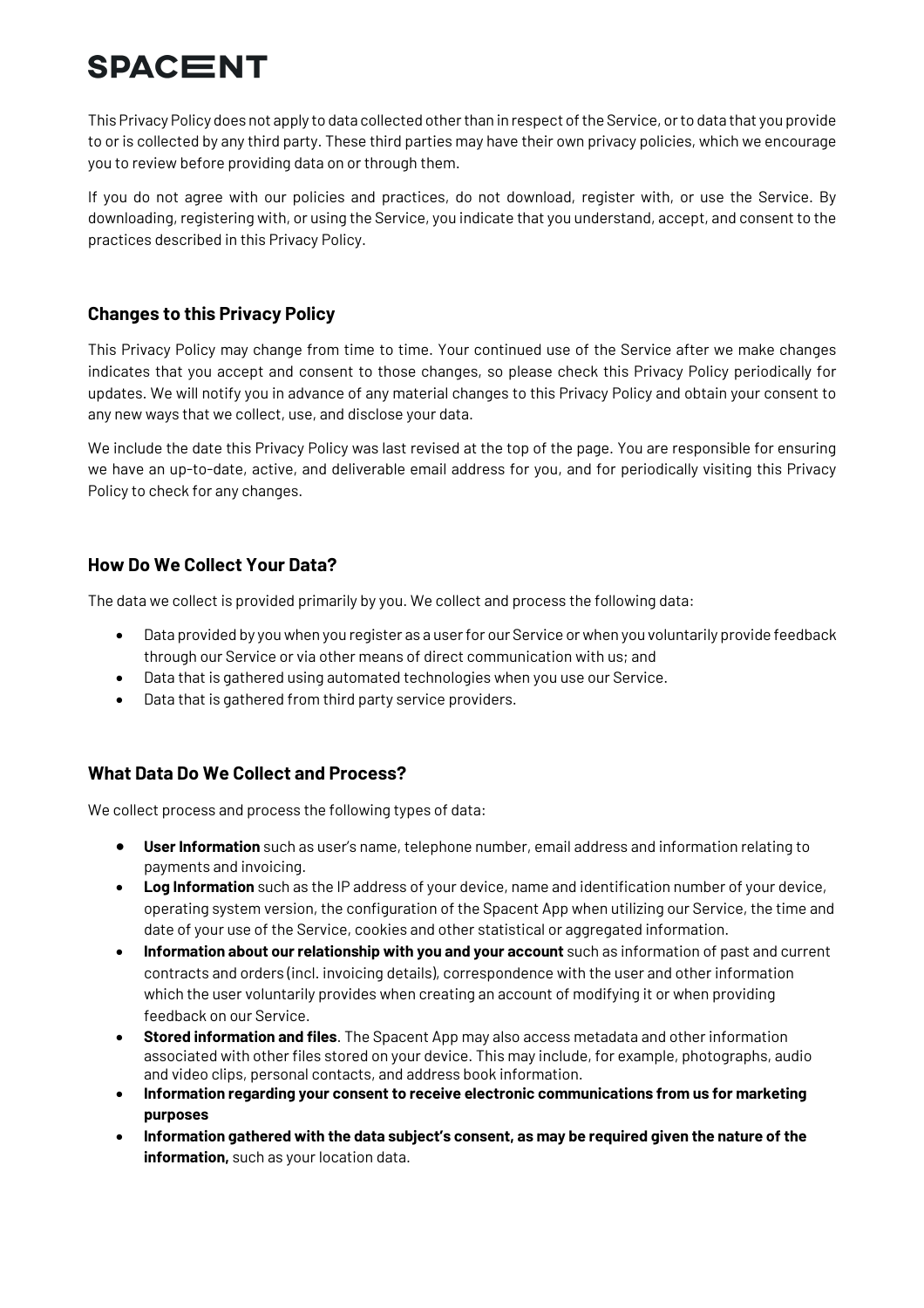Some of the data we collect is necessary for the proper performance of our Service. In order to register as user, you need to provide us with the user information mentioned above. Collection and/or processing of certain types of data requires your consent, such as processing for electronic direct marketing purposes or processing of your location data. Your consent for processing of your location data is also necessary for the proper performance of the Service.

We provide an opportunity for any user to unsubscribe from our electronic communications or opt-out of contact for marketing purposes on an ongoing basis by using the unsubscribe mechanism at the bottom of our emails, or emailing to hello@spacent.com.

### **How and Why we Process and Use Your Data**

We process data only when there is a legal basis for the processing, and we only process data that is relevant for the purposes for which it was collected or obtained. We only process your data where there is an *agreement in place between us for providing the Service*, *by reason of our legitimate interests* (for e.g. customer relationship management and the delivery of our service) and *with your consent*.

We process data for the purposes of the delivery and development of our Service, processing your order and managing your account, marketing (including direct and/or targeted marketing, profiling for marketing purposes), managing the customer relationship (including providing notices about your account and to carry out our obligations and enforce our rights in any contracts with you, e.g. for billing and collection or to comply with legal requirements), generating statistical information, and analyzing the usage of our Service. We also generate statistics regarding organizational level usage for an organization that offers Spacent service for their employees in order to analyze and optimize the use of Service. We may also use data that we collect about you or that you provide to us for any other purpose with your consent. We track the usage of our Service to develop the Service and offer you a better user experience. We generate statistics regarding usage in the case of an error in the Service.

We use location information to present you reservable workspaces near you rather than anywhere in the world.

We may use the information we have collected from you to display advertisements to our advertisers' target audiences. Even though we do not disclose your data for these purposes without your consent, if you click on or otherwise interact with an advertisement, the advertiser may assume that you meet its target criteria.

### **To Whom Do We Disclose Data and Do We Transfer Data Across Borders?**

We may disclose data described in this Privacy Policy to our co-operation partners and subcontractors, or other service providers who facilitate our Service, assist us in analyzing the usage of our Service and provide services that are related to the performing of our Service. We will only share your data to the extent necessary for providing the Service, to fulfill the purpose for which you provide it, and/or with your consent.

We may disclose data to advertisers and advertising networks that require the information to select and serve relevant advertisements to you and others. We do not disclose data about identifiable individuals to our advertisers, but we may provide them with aggregate data about our users (for example, we may inform them that 400 women between 30 and 45 have clicked on their advertisement on a specific day). We may also use such aggregate data to help advertisers target a specific audience (for example, men in a specific location). We may use the data we collect from you to display our advertisers' advertisements to their target audiences.

We may also disclose data to our subsidiaries and affiliates, according to applicable law to a buyer or other successor in the event of a merger, restructuring, reorganization, dissolution or other sale or transfer of some or all of our assets where data is among the assets being transferred, to comply with any court order, law or legal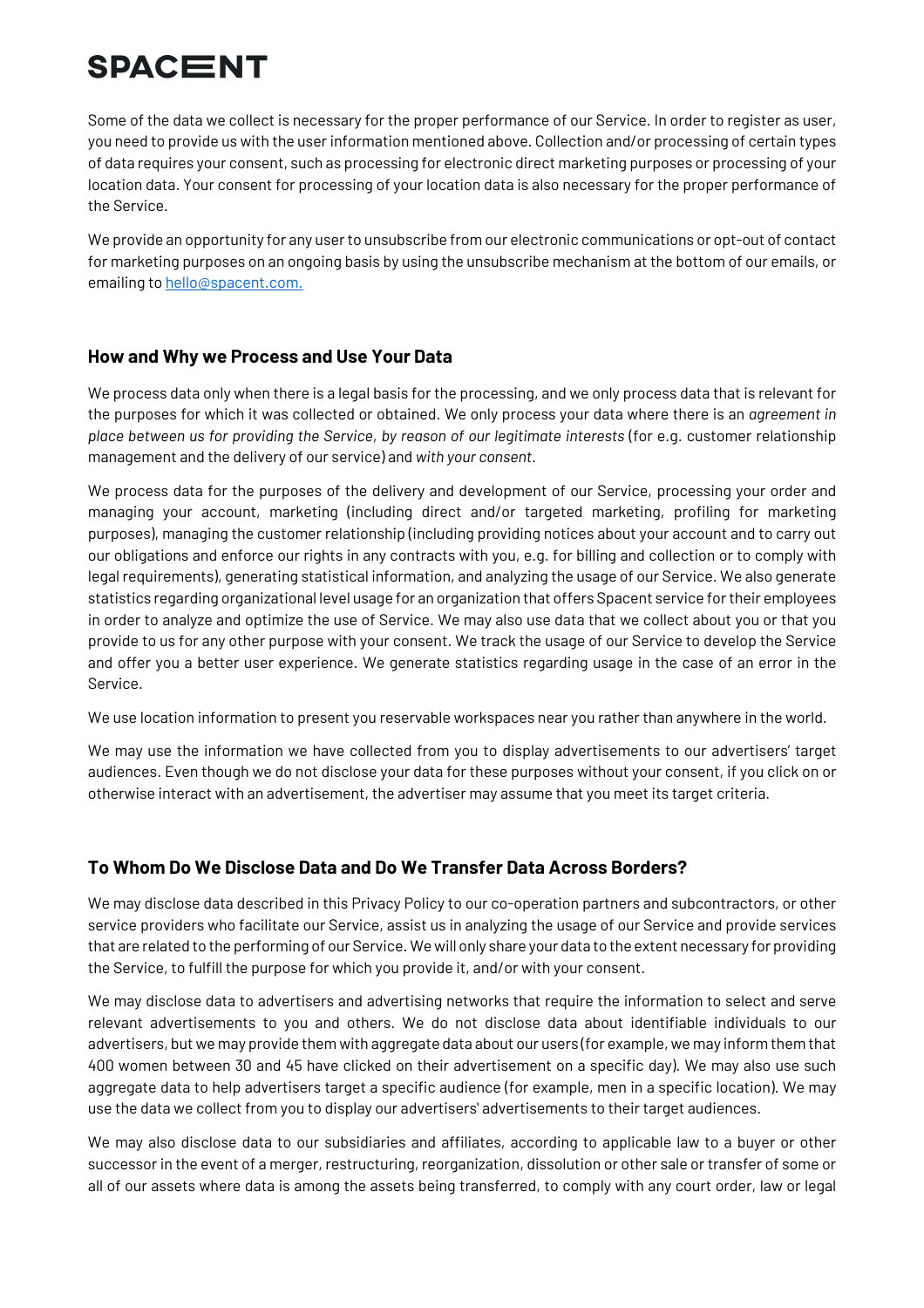process (including to respond to any government or regulatory request) according to applicable law, to enforce our rights arising from any contracts between you and us (including the Service EULA (as applicable) and for billing and collection), and if we believe disclosure is necessary or appropriate to protect our rights, property or the safety of others (this may include exchanging information with other organizations for fraud prevention and credit risk reduction).

Otherwise, we do not disclose your data to external or third parties unless required by applicable law.

To the extent we transfer data, the recipients are contractually obligated to keep the data confidential, to use it only for the purposes for which we disclose it to them, and to process the data with the standards set out in this Privacy Policy.

We transfer data outside EU/EEA as a part of our operations. When we transfer data, we will make sure that the data in question is protected in accordance with applicable privacy and data security laws by implementing proper safeguards, namely by using the EU commission model clauses.

We may process, store, and transfer your data in and to other countries with different privacy laws that may or may not be as comprehensive as Canadian laws. In these circumstances, the governments, courts, law enforcement, or regulatory agencies of that country may be able to obtain access to your data. Whenever we engage a service provider, we require that its privacy and security standards comply with this Privacy Policy and applicable law.

### **How Do We Use Cookies?**

Cookies are small text files that are transferred to your device while using the Service. Our Service uses cookies and other similar technologies for managing and developing the application as well as improving and analyzing the user experience. If you use our Service and/or webpages and the cookies have been enabled in your device settings, we deem that you have consented to the use of cookies in connection to the Service and/or webpages.

We may use the following cookies:

*Necessary cookies for Service provision:* Cookies are essentially necessary for the proper functioning of our Service and/or webpages and they enable a good user experience. These cookies do not collect data that would enable us to identify the user.

*Functionality cookies:* These cookies enable personalized content and recognize and remember your preferences when you return to the Service.

*Statistics cookies:* These cookies can be used to improve the functioning of the Service and/or webpages. We receive information about how the application is used, e.g. which parts of our application are the most popular and how long users stay on certain page(s) while using the Service.

*Social media and marketing cookies:* By using these cookies we can make the content of the Service and/or webpages as individually customized as possible, and thereby show targeted advertisements and content based on the user's prior behavior.

Our Service may include links and connections to third party services and applications. These third party services and applications are subject to the privacy policies or notices of such third parties. We recommend that you familiarize yourself with such third party privacy policies or notices. We do not control these third parties or their tracking technologies. If you have any questions about an advertisement or other targeted content, you should contact the responsible provider directly.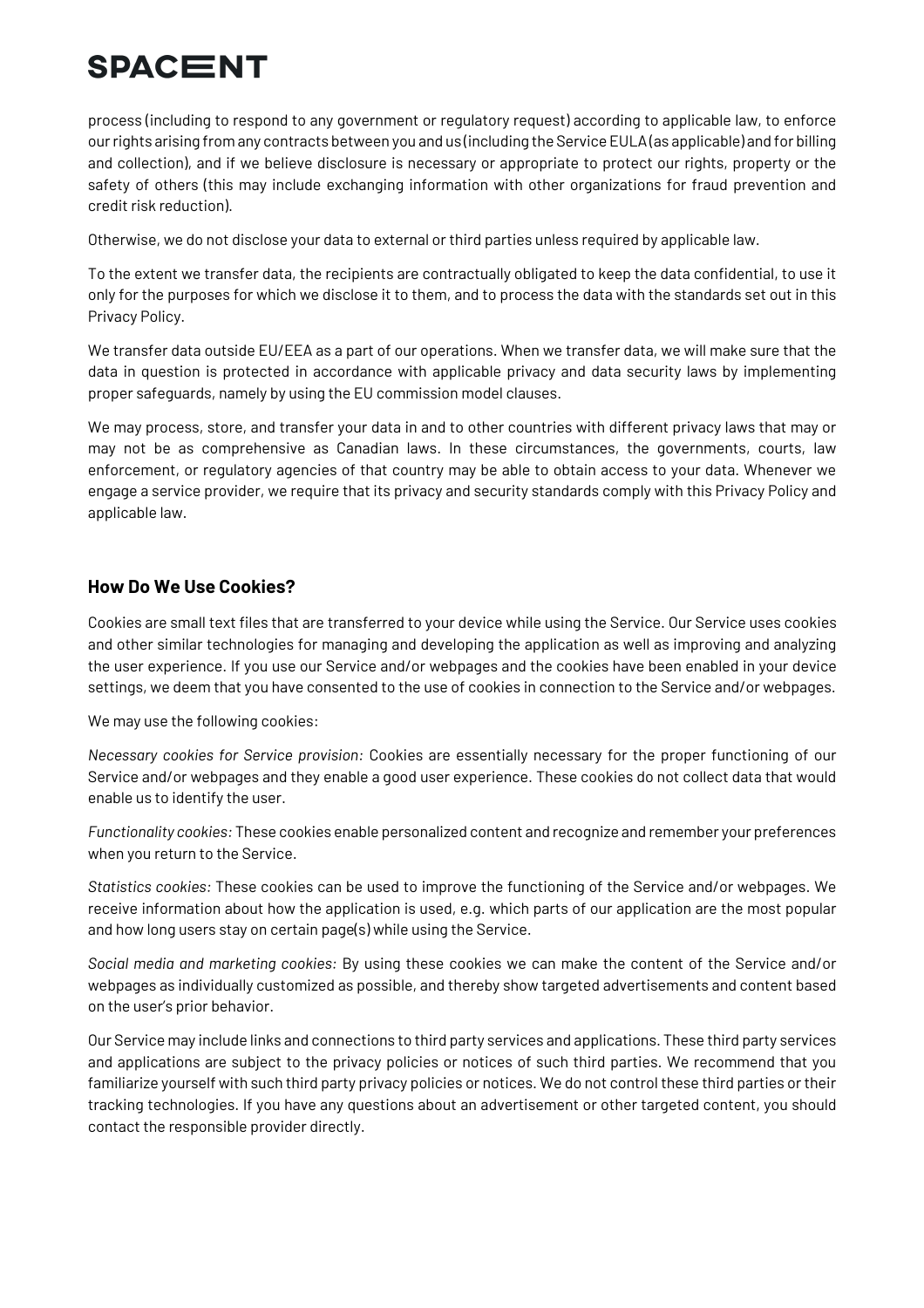You can review and manage your cookie settings and consent at any time on Manage Cookies -subpage or by modifying the settings on your device. Please note that by blocking or deleting cookies you may not be able to take full advantage of the Service.

### **How Do We Protect and Store Your Data?**

We use appropriate technical and organizational measures to protect your data. The data we collect and obtain is stored into secure physical environments with limited access and databases protected by firewalls and passwords. The personnel and processors of data are obliged to keep the data strictly confidential, and each user has a user ID and password to the systems where data is stored.

The safety and security of your data also depends on you. Where we have given you (or you have chosen) a password for access to certain parts of our Service, you are responsible for keeping it confidential. We ask you not to share your password with anyone.

Unfortunately, the transmission of information via the Internet and mobile platforms is not completely secure. Although we do our best to protect your data, we cannot guarantee the security of your data transmitted through the Service. Any transmission of data is at your own risk. Except as otherwise required by applicable privacy and data security laws, we are not responsible for circumvention of any Service privacy settings or security measures.

The data is stored for the period necessary to fulfill the purposes outlined in this Privacy Policy (including for the purposes of satisfying any legal accounting or reporting requirements). After that, the data will be deleted within a reasonable timeframe or rendered anonymous and de-identified. We reserve the right to use such anonymous and de-identified data for any legitimate business purpose without further notice to you or your consent, to the extent permitted by applicable privacy and data security laws. We store data in accordance with applicable privacy and data security laws, and regularly review the need for storage of data. The retention period for log data is 30 days.

### **Children's Privacy**

Our Service is not offered to anyone under the age of 13. We do not knowingly collect data from children under the age of 13. In the case we discover that a child under 13 has provided us with data, we immediately delete this from our servers. If you are a parent or guardian and you are aware that your child has provided us with data, please contact us so that we can delete that data.

### **What Are Your Rights as a Data Subject?**

It is important that the data we hold about you is accurate and current. Please keep us informed if any of your data changes. As a data subject you have the right, according to GDPR and other applicable privacy and data security laws, to verify whether we have processed your data. You also have the right to access your data stored by us, and the right to require rectification or erasure of that data. Please note that we may not accommodate a request to change your data if we believe the change would violate any applicable law or cause the data to be incorrect. Additionally, applicable law may allow or require us to refuse to provide you with access to some or all of the data that we hold about you, or we may have destroyed, erased, or made your data anonymous in accordance with our record retention obligations and practices. If we cannot provide you with access to your data, we will inform you of the reasons why, subject to any legal or regulatory restrictions. You also have the right to transmit your data to another controller.